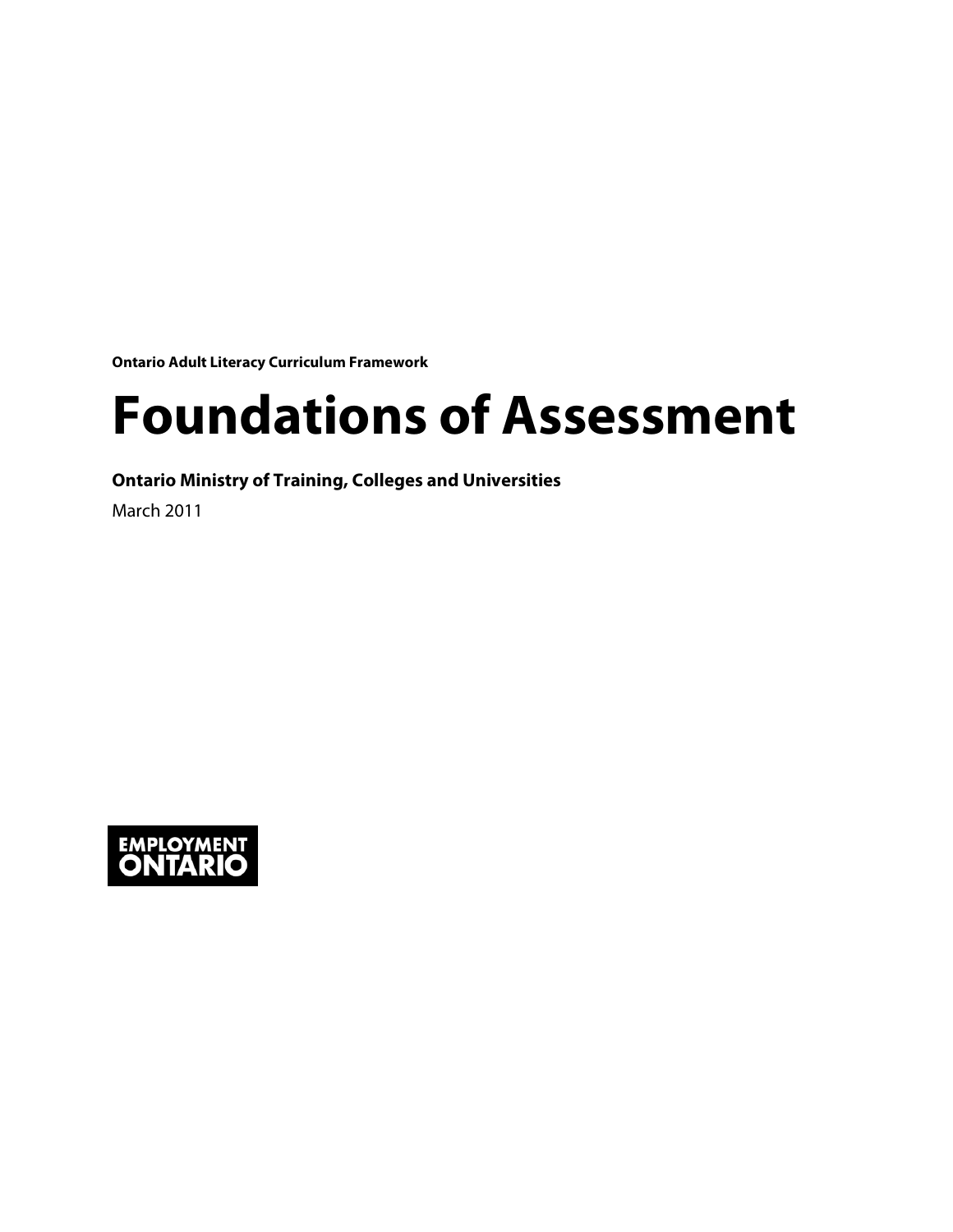#### **Table of Contents**

| Linking goal completion to skills development, task performance, social practice, and change4 |  |
|-----------------------------------------------------------------------------------------------|--|
|                                                                                               |  |
|                                                                                               |  |
|                                                                                               |  |
|                                                                                               |  |
|                                                                                               |  |
|                                                                                               |  |
|                                                                                               |  |
|                                                                                               |  |
|                                                                                               |  |
|                                                                                               |  |
|                                                                                               |  |
|                                                                                               |  |
|                                                                                               |  |
|                                                                                               |  |
|                                                                                               |  |

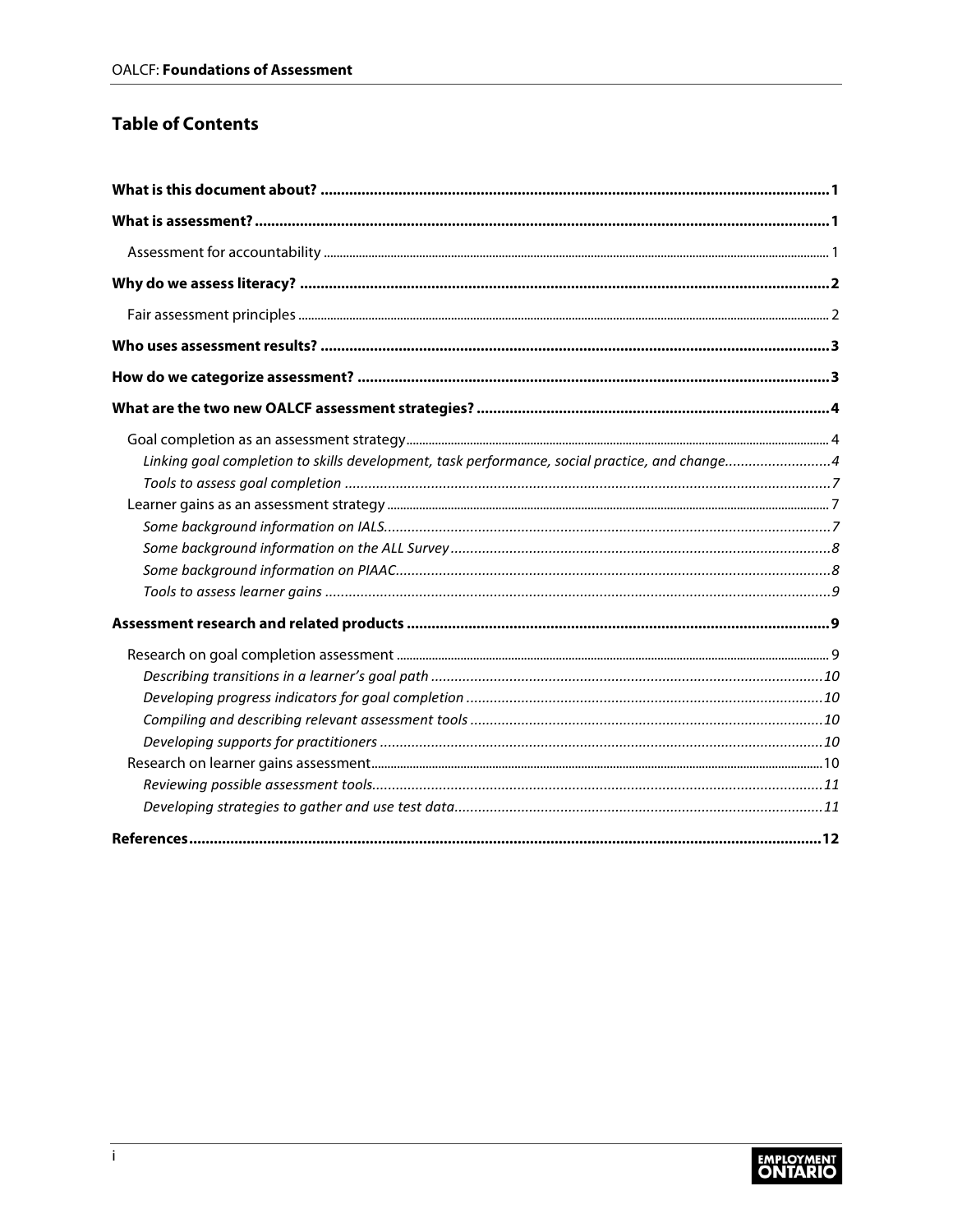# <span id="page-2-0"></span>**What is this document about?**

*Foundations of Assessment* provides background information about assessment practices, tools, and principles. This background information and the considerations arising from it are guiding the activities of the developers of the Ontario Adult Literacy Curriculum Framework (OALCF). Another purpose of the document is to begin to establish a common language to facilitate meaningful discussion about assessment practices in Ontario.

This document

- defines assessment
- discusses what the reasons for assessing literacy are and who uses assessment results
- describes how assessment is categorized
- details the two new OALCF assessment strategies: goal completion and learner gains
- talks about different kinds of assessment tools
- describes current OALCF research activities in assessment

# <span id="page-2-1"></span>**What is assessment?**

Assessment in adult literacy contexts is any process or procedure that gathers information for making decisions about a learner's knowledge, skills, and behaviours. It forms a critical part of everyday activities in literacy programs, as decisions are made throughout the learning process to determine how best to meet learners' needs.

Assessment is carried on at different times throughout the instructional process. However, regardless of when assessment occurs, its primary purpose is to give learners, practitioners, and other stakeholders an opportunity to critically appraise a learner's past and present as specific and realistic goals are set. Furthermore, assessment can provide an opportunity for determining whether or not a literacy program is providing quality service.

Assessment includes a large range of approaches from informal procedures, such as intake interviews to collect information about a learner's current literacy practices, to formal standardized assessments, or tests, to measure precisely how much a learner has progressed along an established scale.

# <span id="page-2-2"></span>Assessment for accountability

Assessment is an aspect of a broad range of accountability activities that can judge program effectiveness and inform stakeholders about program improvement. However, as Merrifield (1998) has identified, what is counted too often ends up becoming what counts in program practice and decision making—highlighting the need to carefully examine the ways in which assessment is intended to inform decisions about program improvement.

In the last decade, Ontario's Literacy and Basic Skills (LBS) Program has moved towards more detailed accountability systems to measure and assess the outcomes of adult literacy programming (Grieve, 2007). LBSfunded agencies have moved away from only counting how many learners attend a literacy program for what length of time to detailing the outcomes of learner participation, such as how many learners have met their independence, employment, or educational goals when exiting the LBS program. This practice has embedded accountability into the day-to-day instructional work of adult literacy practitioners.

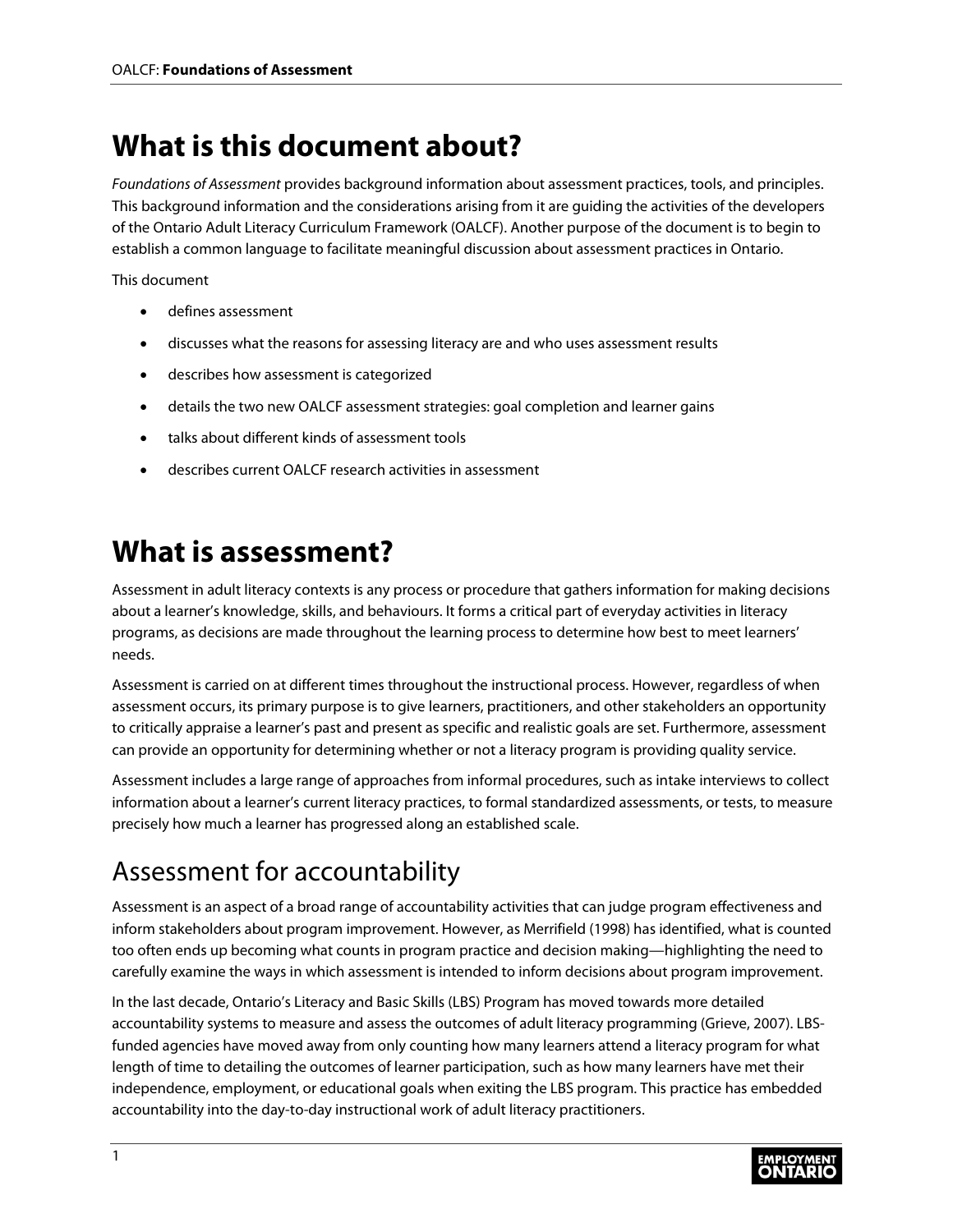# <span id="page-3-0"></span>**Why do we assess literacy?**

Literacy practitioners conduct assessments for a variety of purposes. When a learner has reached a certain point in a program, assessment can often provide meaningful information about his or her needs or progress. Assessment may also be conducted to provide program administrators with information about how their materials and instructional approaches are serving learners and other stakeholders.

Assessment results can have significant impacts not just on learners' progress, but on their lives and livelihoods as well. Assessment can determine what content to address in a learning situation, or when a learner should move from one level to another within a literacy program. More importantly, assessment results may determine a learner's eligibility for postsecondary programs, employment, or income-support benefits. Assessment is therefore a critical component of literacy training, contributing in a variety of ways to a learner's success both during and after her or his participation in an LBS program.

### <span id="page-3-1"></span>Fair assessment principles

Assessments are used primarily to inform decisions, and every decision has consequences. To ensure a fair and equitable assessment of all learners for OALCF purposes, LBS-funded agencies need to apply fair assessment principles that take into account the

- nature of the decisions to be made
- individuals and organizations these decisions will directly or indirectly affect
- procedures for gathering information

The following principles of fair assessment practices have been summarized from the work of the Joint Advisory Committee (1993) and the Joint Committee on Testing Practices (2004):

- An assessment is a procedure, not a document.
- Consequences associated with decisions based on assessment should be the driving force in selecting appropriate assessment tools and procedures.
- Assessments should be suitable for the backgrounds and needs of learners and should be related to their instructional goals.
- Assessments should be free of bias, including cultural bias, gender bias and linguistic bias.
- Basing a judgment or decision about a learner on a single measure is never advisable; therefore, outcomes should be based on multiple assessment methods.
- Instructions to learners should be clear, and examples should be provided.
- Scoring procedures, rating scales and checklists should be clear and consistent.
- Assessment instruments, procedures, and the interpretation of results should be transparent.
- Assessments should be continually evaluated for their appropriateness.
- Individuals or organizations that apply assessment results have the ultimate responsibility for making decisions and defending their integrity.
- Assessments should be chosen based on purpose and construct, validity for the intended purpose, and reliability.

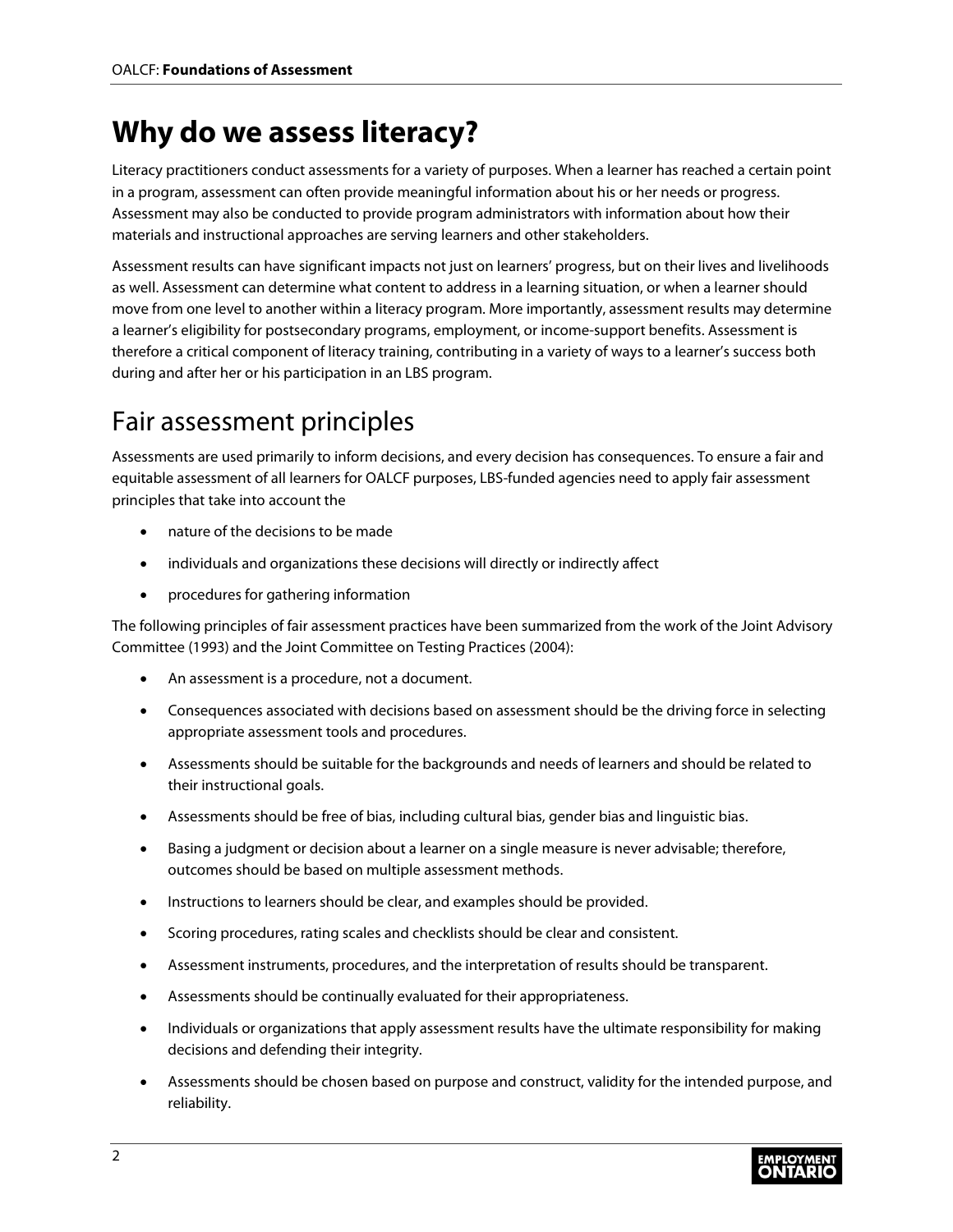- Assessment methods should reflect teaching objectives and approaches.
- Written policies should be established to guide all assessment decisions.

### <span id="page-4-0"></span>**Who uses assessment results?**

The Literacy and Basic Skills (LBS) Program has the following four primary audiences, or end users, of assessment results:

- 1. learners
- 2. practitioners
- 3. other educational institutions, training providers and employers
- 4. LBS Program funder

Each of these four groups has a slightly different interest in LBS assessment, and each group values assessment in different ways and for different purposes.

- 1. **Learners** want to know how they are progressing and whether or not they will be able to develop the literacy needed to support their goals.
- 2. **Practitioners** want to inform learners of their progress and want to use assessment results to help with program planning and program improvement.
- 3. **Other educational institutions, training providers, and employers** may want to determine whether or not a potential participant will be able to manage program or job requirements.
- 4. **The LBS Program funder** is concerned about accountability and may need to determine whether or not programs are providing an expected level of service and to assure others, such as other Ministry staff and the public , that LBS programs are providing quality service facilitating positive learner outcomes.

### <span id="page-4-1"></span>**How do we categorize assessment?**

We use the following broad categories to group assessment:

- **Intake Assessment:** An intake assessment is administered either before or at the point when a learner begins her or his literacy program. Intake assessments typically obtain information to help program staff decide about programming levels and content. In LBS programs, learner information and other tracking data are collected and reported at the intake stage.
- **Ongoing Assessment:** An ongoing assessment is administered while a learner is attending programming. Ongoing assessments, or formative assessments, are used to
	- o monitor learner progress
	- o identify ways to help learners develop the abilities to achieve their goals
	- o identify any barriers to achieving their goals

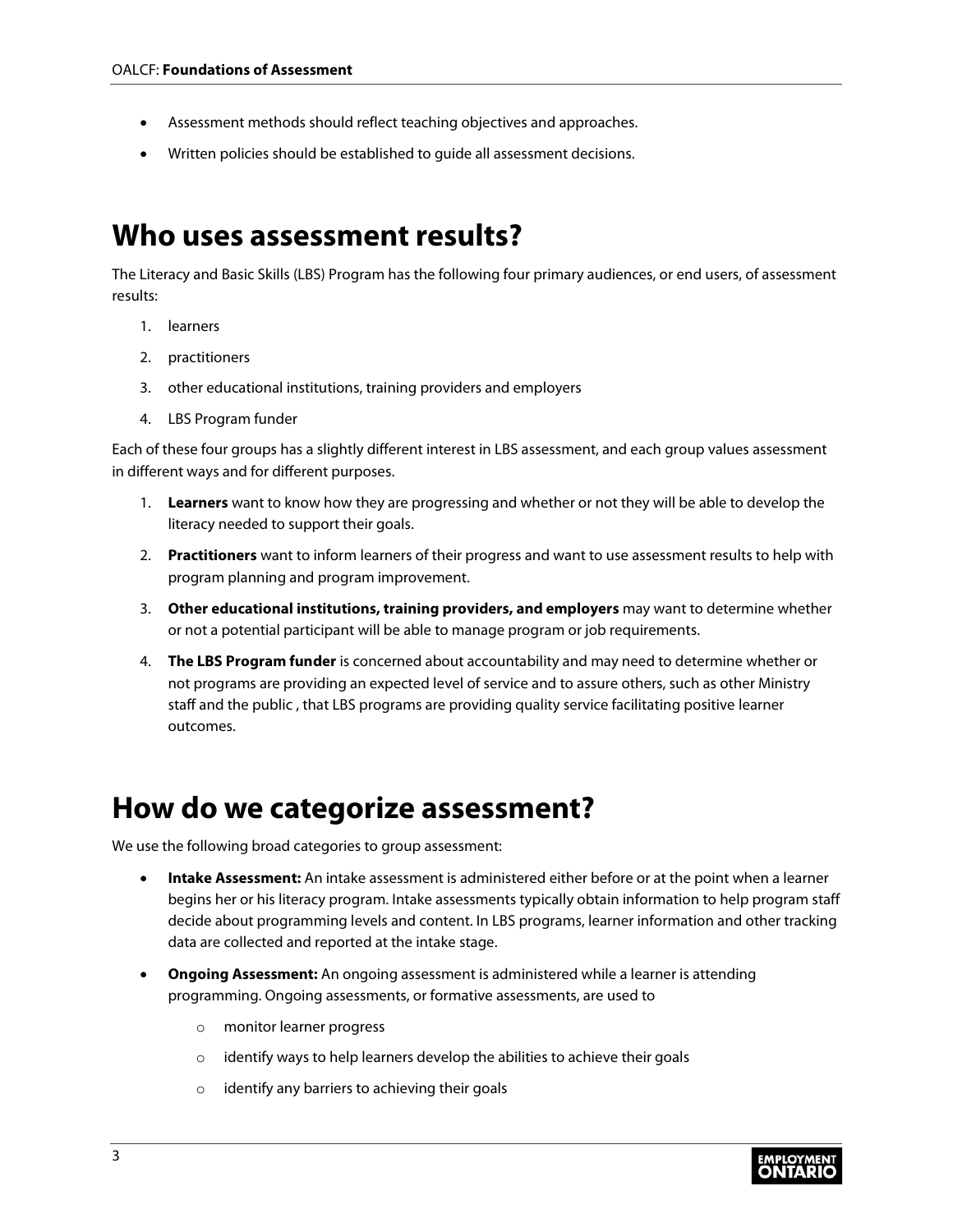- **Exit Assessment:** An exit assessment is administered at the end of a program. Exit assessments, or summative assessments, are used to
	- $\circ$  determine the skills, knowledge, and behaviours learners have gained during their programming
	- o identify whether learners have met their learning goal

In many cases, exit assessments can confirm promotion readiness when learners are ready to transition out of their current program and into further education and training programs, the workplace, or elsewhere.

• **Gains Assessment:** A gains assessment is administered at any point when information is required to make comparisons about the progress of learners as a group within or across programs.

Intake, ongoing, and exit assessments are familiar to LBS service providers that currently report learners' LBS levels at entry and exit. However, the OALCF will now support the reporting of a learner's progress toward goal completion. Furthermore, learner gains assessment, whose primary purpose is to furnish data for program accountability, will, in time, be introduced to Ontario's LBS Program.

# <span id="page-5-0"></span>**What are the two new OALCF assessment strategies?**

The OALCF will develop the following two new assessment strategies for LBS programs:

- 1. goal completion
- 2. learner gains

These two assessment strategies will enable the Ministry, practitioners, and learners to know whether or not

- learners have increased their identified skills, knowledge, and behaviours while in the LBS program
- learners have made progress towards their learning goals or have successfully achieved them
- The LBS Program has helped Ontario learners make gains in achieving targeted skills

### <span id="page-5-1"></span>Goal completion as an assessment strategy

Goal completion means that learners have achieved everything that they have identified on their LBS learner plans. These plans reflect what is relevant both to the individual needs of each learner and to the goal requirements for employment, further education and training, or independence.

Goal completion as an assessment strategy is being developed through OALCF. Although LBS-funded agencies currently use goal completion as one of their assessment-related indicators along with LBS levels and outcomes, they have not had the tools to consistently measure goal completion.

#### <span id="page-5-2"></span>*Linking goal completion to skills development, task performance, social practice, and change*

To consider the program elements that contribute to goal completion, we need to look at literacy learning in general, and the different ways to discuss and organize it. To guide this general discussion, we will use the terms

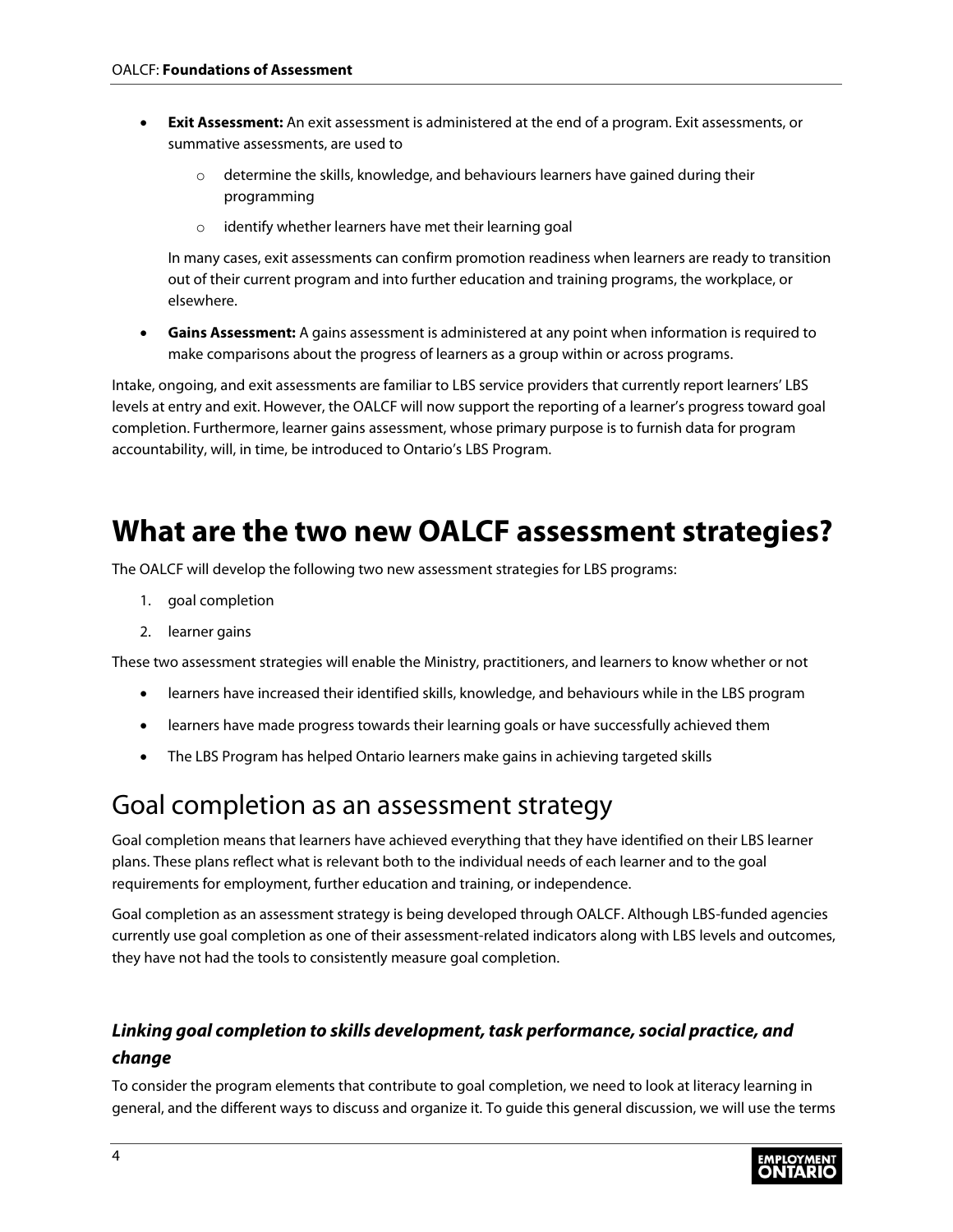*skills development, task performance, social practice*, and *change*. Goal completion connects to these four terms that are involved in everyday literacy work. In addition, the terms are extremely useful in any discussion of adult literacy assessment, as they help to highlight important debates, tensions, and perspectives among literacy service providers.

#### *Literacy as skills development*

Literacy skills can be thought of as the individual threads in the woven fabric that makes up literacy (Belfiore, Defoe, Folinsbee, Hunter & Jackson, 2004). While the threads, or skills, are an integral element of literacy learning, they lose their meaning when pulled apart and looked at in a discrete and decontextualized manner. Yet, emphasizing the development of literacy skills can be very appealing, as skills are easier to describe, test, and use for reporting purposes. In addition, many assume that literacy skills are stable and readily transferrable to a variety of contexts. However, research reveals that only the most basic component skills—reading left to right, grammar, and decoding—are readily transferable (Mikulecky, Albers & Peers, 1994).

#### *Literacy as task performance*

If skills are the individual threads in a literacy fabric, then tasks are its patterns. Ideally, the patterns should reflect the way literacy is used in day-to-day life, not only the way skill threads can be woven together. The OALCF uses a task-based approach to reflect the way learners use literacy in everyday life, whereas the current LBS system uses tasks or demonstrations to show skill mastery.

For example, a learner's task may be to write an email. In the current LBS approach to developing tasks for demonstration purposes, the email task might be judged successful when the learner uses complete sentences, proper formatting, and consistent verb tenses.

In comparison, the OALCF's task-based approach connects the way learners use literacy for different purposes, in different contexts, and within different cultural and linguistic groups. Instead of simply writing the email, an OALCF task would include a description of the email's purpose, audience, and settings.

#### *Literacy as a social practice*

Seeing literacy as a social practice is seeing literacy in its entirety---the threads, patterns, and fabric that lend themselves to many literacy uses in the home, at work, in the community, or in learning settings. The list below highlights some important shifts that have occurred in our understandings of literacy. While the list draws from more studies than those cited, the cited authors provide compelling and accessible examples (Barton & Hamilton, 1998; Belfiore, et. al., 2004; Brandt, 2001; Darville, 2001; Heath, 1983; Reder & Davila, 2005).

- The way we use and value literacy changes over time.
	- $\circ$  For example, compare what people needed to know about literacy a century ago to what they need to know now.
- Technology and different tools change literacy.
	- $\circ$  For example, compare how writing and thinking changes when using a pencil, typing on a keyboard, or texting on a cell phone.
- People's past experiences and current circumstances shape their feelings about literacy and its perceived role in their lives; future uses for literacy and reasons for attending a literacy program will also affect literacy learning and learning in general.
	- $\circ$  For example, consider how people's experiences with learning to read and write in elementary

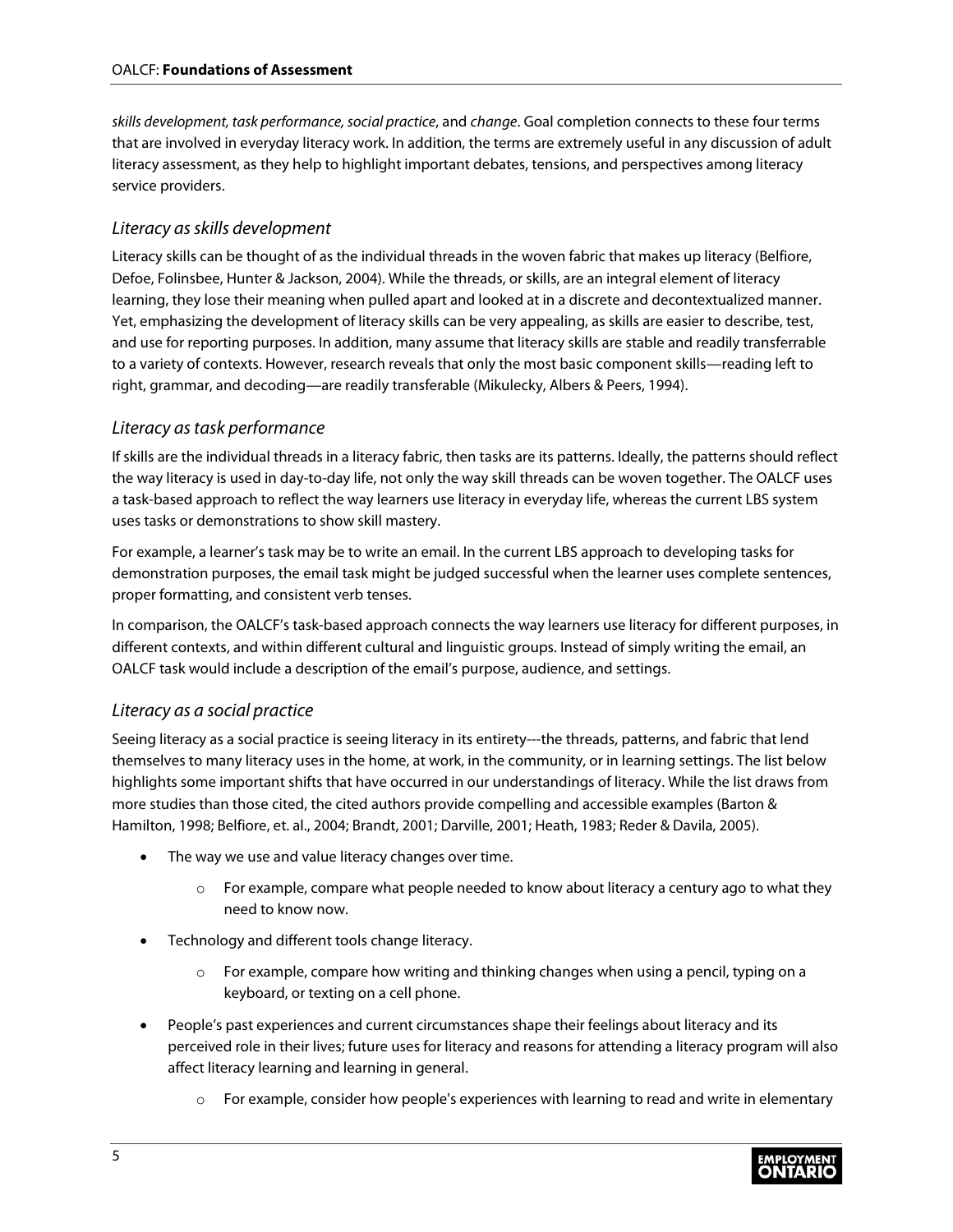school might affect their participation in their current adult literacy program.

- Literacy and other forms of communication shape our ways of knowing and being in the world.
	- o For example, consider how American Sign Language (ASL) shapes communication, interaction, and understanding differently than print.
- Some literacies are more dominant than others, marginalizing certain groups who are not a part of a dominant literacy culture. In addition, literacy can be regulated and produced in ways that unintentionally and intentionally exclude others.
	- $\circ$  For example, consider how the term "standard English" is used to suggest there is a single correct way of writing that disregards the role of dialects and technology.
- The purposes for literacy and settings in which it is used shape literacy.
	- $\circ$  For example, compare the difference between writing an email to keep in touch with a friend and writing an email to a supervisor to request a leave during a busy period at work.

Literacy programs address these complexities when they look at text beyond the page and incorporate a variety of different activities and approaches into their day-to-day work, such as discussions, role-plays, project-based learning, arts-based activities, the use of social media, hands-on and experiential activities, and partnerships with employers and community organizations. The OALCF's task-based approach has opened the door to fully explore the potential of incorporating an understanding of literacy as a social practice.

#### *Literacy as an agent of change*

Understanding literacy as an agent of change acknowledges that entering a program and developing new uses for literacy are about change. People change as they learn new literacy practices, and people often enter literacy programs to make changes in their lives. These changes could relate to a learner's educational attainment, employment objectives, or independence goals. Change may occur individually, within families, and in communities. Literacy learning and program participation can support learners in making and navigating through these changes.

We have incorporated this broad discussion of literacy into the goal completion assessment strategy for the following two reasons:

- It ensures that literacy assessment in the OALCF is viewed and understood in the most comprehensive way possible.
- It acknowledges the importance of a variety of approaches to assessment.

Too often, skills alone become the focus of literacy assessments, whether the assessments are standardized or non-standardized. Readily available, skills-based assessments can provide a straightforward indicator of literacy progress since the criteria are deemed to be simply a presence or absence of a particular skill. However, skillsbased assessments reveal only a glimpse of the whole picture that is literacy learning. A comprehensive and learner-centred approach to assessment includes tools and processes that also look at task performance, social practices, and changes in learners' lives.

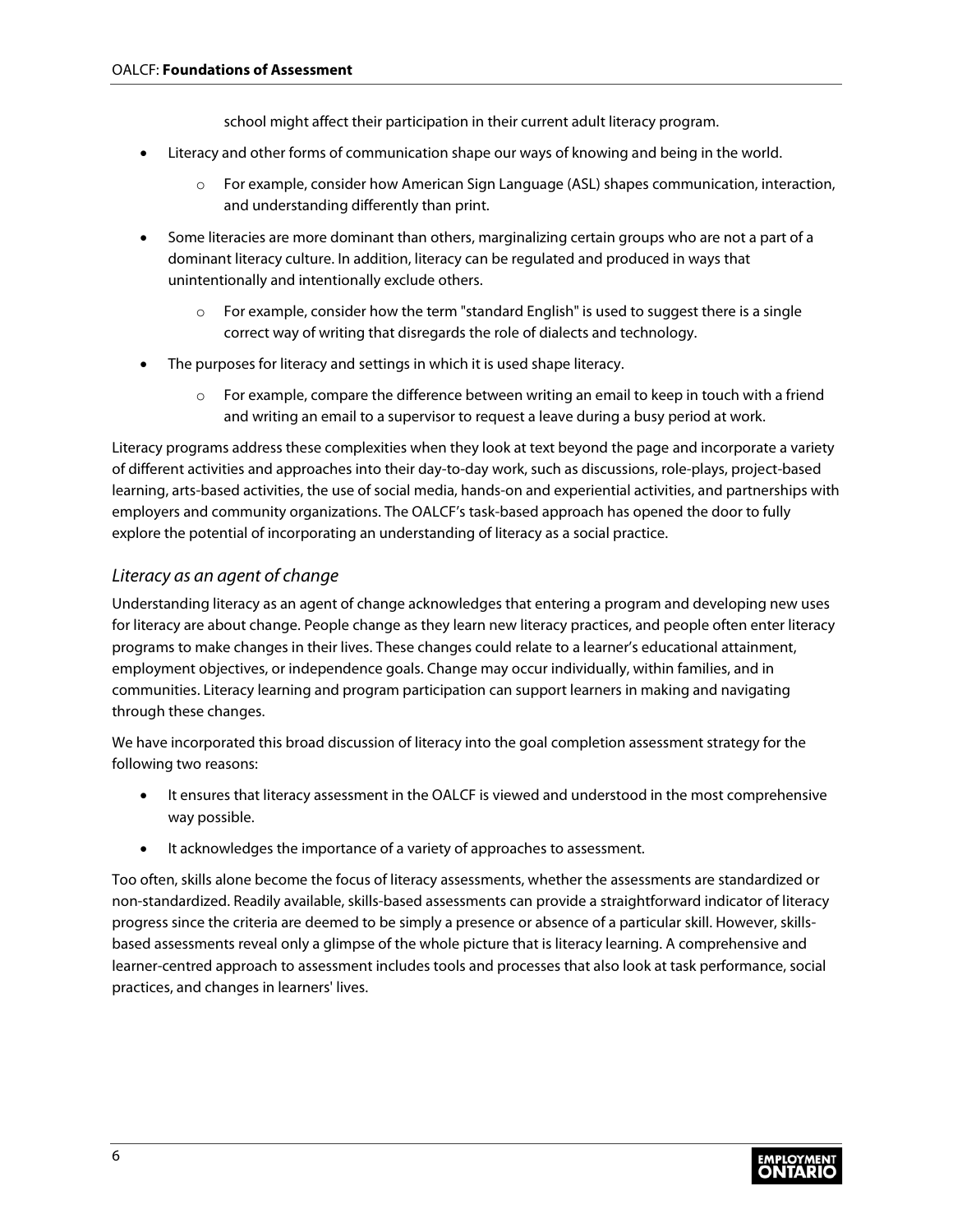#### <span id="page-8-0"></span>*Tools to assess goal completion*

LBS service providers currently use a variety of assessment tools. These tools are organized by the

- range of formality, from informal to formal, including tools that fall somewhere in between
- aspect of literacy they are measuring, for example, skills, task performance, social practice, or change

#### *Using informal or formal tools for assessment*

When making decisions about learners and programs based on assessments, considering the formality of the tool is essential. Lower-stakes decisions determining, for example, when a learner should move to the next level in a literacy program, are usually better informed by informal assessment tools. Informal assessment tools are those that a practitioner or individual program develops.

Higher-stakes decisions affecting the lives of learners outside the program are usually better informed by more formal and standardized tools. Formal tools are tools usually developed by those with assessment expertise. These formal tools have gone through a transparent and rigorous process to determine their *validity*, ensuring that they measure what they say they will measure, and to determine their *reliability*, ensuring that they measure the same way under the same conditions with the same sorts of test takers.

#### *Categorizing tools according to the particular aspect of literacy they measure*

In addition to categorizing tools along the informal to formal range, it is important to recognize the particular aspect of literacy they are measuring—skills development, task performance, social practice, or change. All four aspects are an integral part of learning.

Too often, though, assessments focus primarily on skills-based learning. Even when task-based assessments are used, they are primarily concerned with skill development than with the actual use of literacy practices and the related changes in learners' lives. Explicitly describing skills development, task performance, social practice, and change in an assessment strategy acknowledges the importance of different and distinct types of assessments in a comprehensive assessment strategy. It also confirms that literacy learning progress needs to be judged on more than skills development.

### <span id="page-8-1"></span>Learner gains as an assessment strategy

Learner gains assessment, used primarily for accountability purposes, collects and uses numerical data about the progress of groups of learners—information that can be compared across programs. Although individual learners are assessed, aggregate scores are of particular interest to funders and other key stakeholders. These scores are often used to identify trends and to inform decisions. Given the need for comparing results, largescale, standardized tools are the typical choice for measuring learner gains.

As in many jurisdictions, Ontario has identified the need to measure learner gains in adult education programming for the purpose of province-wide reporting. MTCU is currently reviewing this approach and potential tools for measuring learner gains. Key to choosing an appropriate assessment tool is ensuring that it can ultimately meet the needs of both MTCU and literacy learners who are working towards goals related to employment, further education and training, and greater independence.

MTCU is interested in using the 500-point International Adult Literacy Survey (IALS) scale to report learner gains.

#### <span id="page-8-2"></span>*Some background information on IALS*

IALS was designed as a method to understand the literacy levels of populations as a whole. The impetus for this

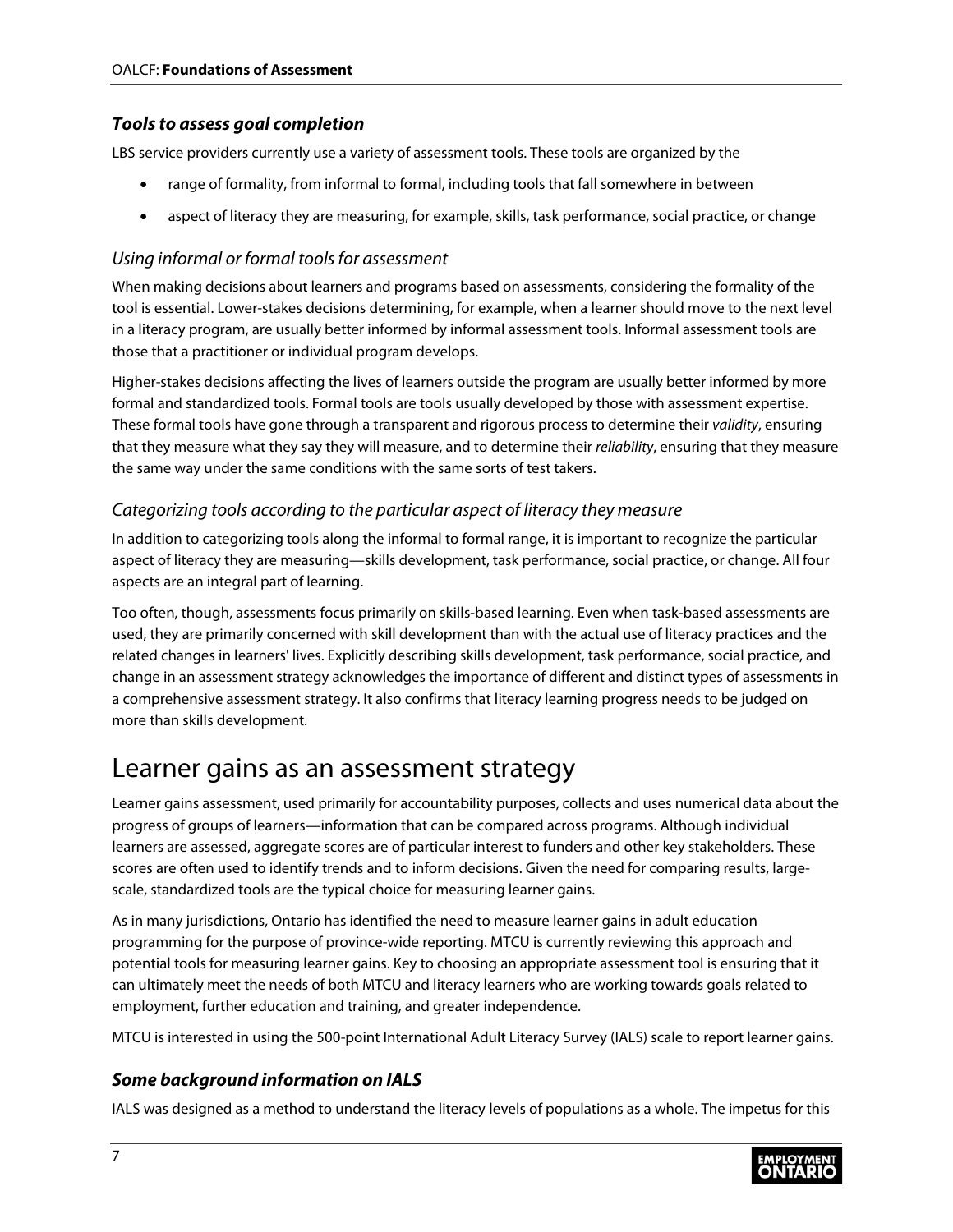large-scale undertaking came from the belief that literacy levels contribute to a nation's competitiveness. By understanding literacy levels, countries were expected to be better prepared to ensure their populations could compete in the knowledge economy.

IALS does not define literacy as a single skill, nor does it make a distinction between those who are literate and those who are not. Instead, IALS measures a population's skills on a 500-point scale in three skill domains:

- 1. prose literacy
- 2. document literacy
- 3. quantitative literacy

In 1994, IALS was administered to representative samples of populations in eight countries, with respondents ranging from 16 to 64 years of age. Through their analysis of the results, Murray, Kirsch and Jenkins (1998) found that the 500-point scale breaks out into five levels of proficiency.

#### <span id="page-9-0"></span>*Some background information on the ALL Survey*

Between 2003 and 2005, the Adult Literacy and Life Skills (ALL) Survey continued the work begun under IALS. In addition to collecting data on the distribution of adults' prose and document literacy, ALL aimed to examine five additional domains:

- 1. numeracy
- 2. problem solving
- 3. practical cognition
- 4. teamwork
- 5. information and communication technology

Researchers in different countries determined that only the following four domains met established criteria and would be assessed in ALL:

- 1. prose literacy
- 2. document literacy
- 3. numeracy
- 4. problem solving

ALL used the same approach as IALS to measure skill proficiency along a 500-point continuum, with each score denoting a point at which a person had an 80 percent chance of successfully completing tasks associated with a similar level of difficulty (Statistics Canada & Organisation for Economic Co-operation and Development, 2005). This 500-point scoring system is currently being used in the development of commercially available assessment tools, specifically Bow Valley College's TOWES (Test of Workplace Essential Skills) and the Educational Testing Service's PDQ (Prose, Document Use, and Quantitative).

In describing the technical features of this 500-point system, Teresa Kline (2009) points out that individuals' scores along the scale can be compared both within each skill domain and across all skill domains.

#### <span id="page-9-1"></span>*Some background information on PIAAC*

The next IALS-type assessment, scheduled for 2011, is the Programme for the International Assessment of Adult

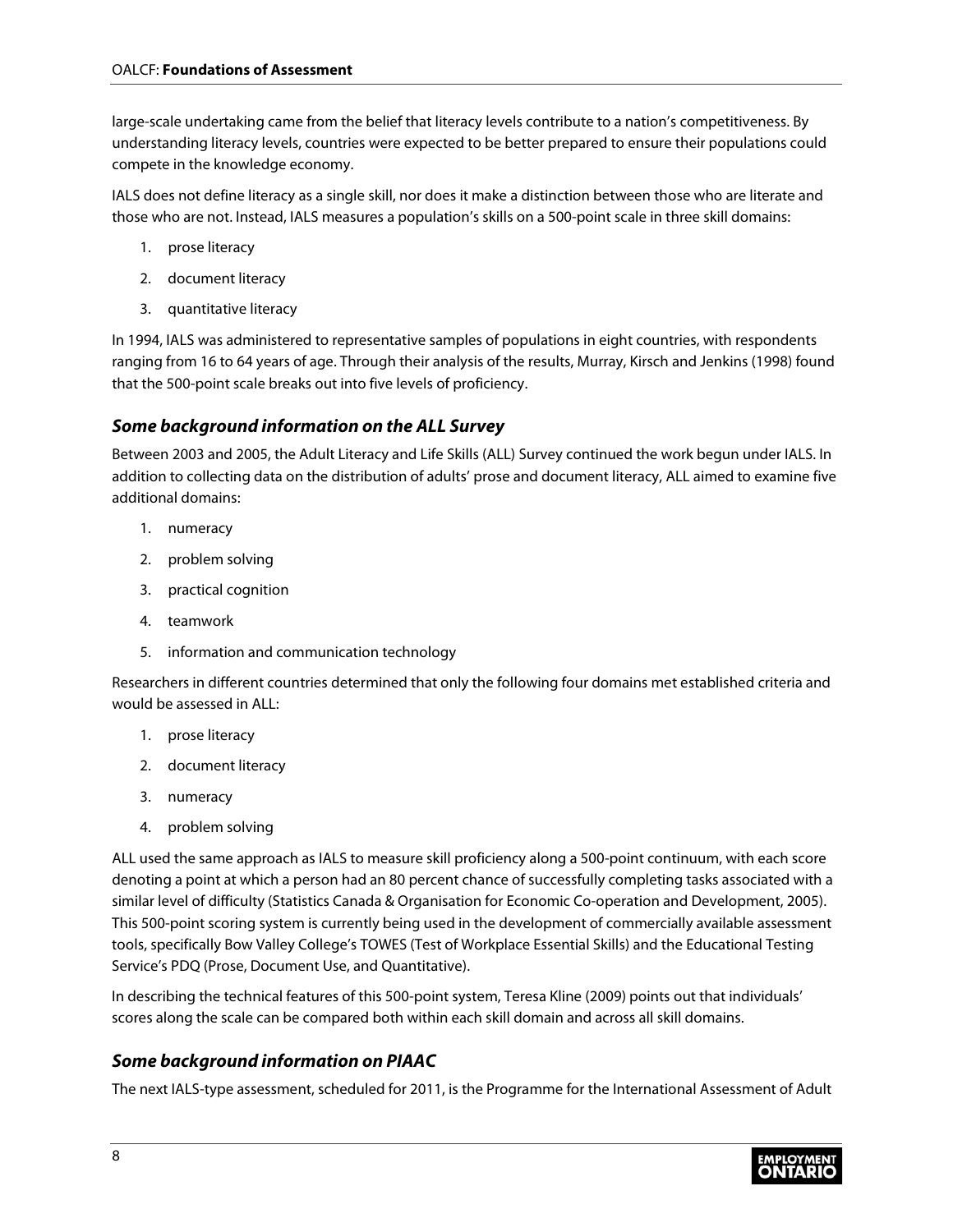Competencies (PIAAC). According to the Organisation for Economic Co-operation and Development (2008), the goals of PIAAC are to

- further expand the range of skills being measured
- include a self-report measure of workplace skills
- use computers to administer the assessment

Group (2009) anticipates that the scores on the PIAAC literacy assessment will be determined as they were for IALS and ALL and that the PIAAC scores will use a 0-500 point scale.

Large-scale surveys, such as IALS, ALL, and PIAAC indicate that literacy skills are related to key educational, health, social and economic outcomes (Murray, Clermont & Binkley, 2005).

#### <span id="page-10-0"></span>*Tools to assess learner gains*

Given the requirement to compare assessment results across programs and the potentially high stakes associated with learner gains assessment, it is likely that only formal assessments will qualify, as these types of assessments tend to have high degrees of reliability and rigorously standardized procedures—essential features that ensure a sufficient degree of validity.

MTCU is considering adopting a standardized tool to gather information about learner gains for comparison purposes.

# <span id="page-10-1"></span>**Assessment research and related products**

Researchers for MTCU are currently carrying out a variety of research activities related to goal completion assessment and learner gains assessment.

### <span id="page-10-2"></span>Research on goal completion assessment

A team of Ontario researchers is exploring how assessment can be used to indicate goal completion in the OALCF. MTCU expects that by focusing on goal completion, the literacy field will be able to measure progress that looks at more than skills acquisition. OALCF plans to use goal completion indicators, or milestones, to collect information about a learner's progress toward meeting her or his individual needs and the goal requirements for employment, further education and training or independence.

The researchers are also considering how the OALCF will affect the current LBS service providers' use of

- learner plans
- the documentation of progress using demonstrations of a learner's achievements
- the use of various assessment tools at intake, throughout the program, and at exit

They will also identify the supports and training required by practitioners.

To carry out their work, the goal completion researchers are engaged in four key activities:

- 1. describing progress indicators within a learner's goal path
- 2. describing progress indicators of goal completion

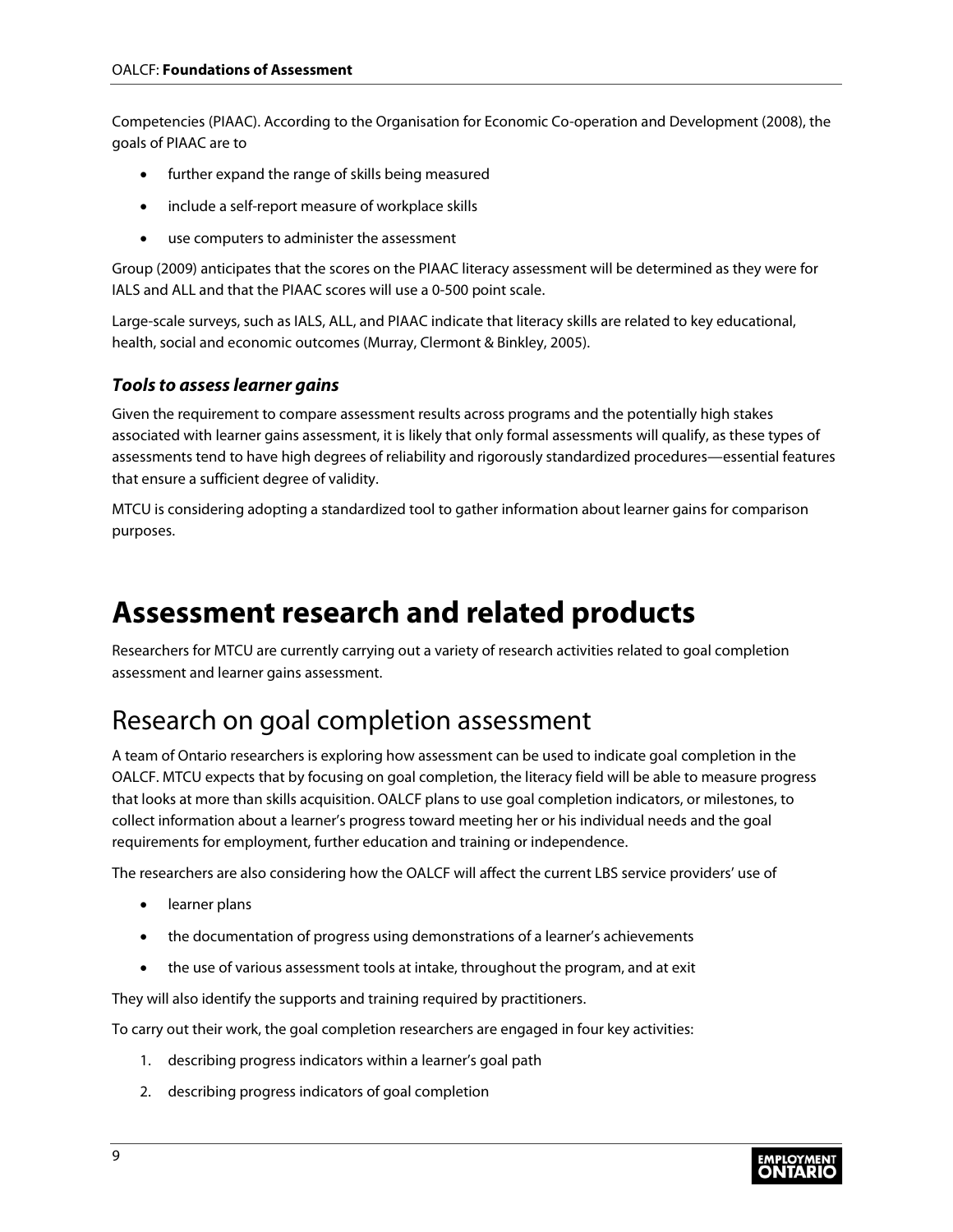- 3. compiling and describing relevant assessment tools
- 4. developing supports for practitioners

#### <span id="page-11-0"></span>*Describing transitions in a learner's goal path*

Researchers will investigate how to use goal paths to support learning and how to identify requirements that enable learners to transition to employment, further education and training, or independence. To do this, researchers will explore what a learner may encounter in the next steps of her or his goal path. The information will be useful not only to describe entry and admission requirements for the goal paths of apprenticeship, secondary school credit, and postsecondary, but also to describe common entry processes and expectations for employment. Then, researchers will identify key transition activities for each of these paths.

The unique independence goal path is being looked at differently.

#### <span id="page-11-1"></span>*Developing progress indicators for goal completion*

OALCF researchers will describe progress indicators, or *milestone tasks*, for goal completion. These tasks provide concrete information about learner progress toward identified goals. Milestone tasks relate to the learner's goal, the requirements of goal transition, and the OALCF competencies.

#### <span id="page-11-2"></span>*Compiling and describing relevant assessment tools*

Researchers for the goal completion project will collect and present examples of existing non-standardized tools that support a goal completion assessment strategy. The resulting practitioner document will indicate what aspect of literacy the tools are assessing—skills development, task performance, social practice, or changes in learner's lives—and guide practitioners as they choose tools to incorporate into their current intake, ongoing, and exit assessment practices. This research may also identify a possible need to develop different kinds of tools to support goal completion assessment.

#### <span id="page-11-3"></span>*Developing supports for practitioners*

OALCF researchers are examining ways to support practitioners as they integrate a goal completion assessment strategy into their current assessment and reporting practices. Two key areas of focus are

- 1. how a goal completion approach may affect learner plan development and the documentation of learner progress for both program planning and reporting
- 2. what kind of training will practitioners need, and what other considerations are important

### <span id="page-11-4"></span>Research on learner gains assessment

Ontario is not alone in its interest in learner gains assessment. To learn more about collecting and using numerical data about the progress of groups of learners for comparisons across programs, OALCF researchers are investigating the use of learner gains assessment strategies outside Ontario. This research will provide a foundation for identifying potential challenges that MTCU might encounter when implementing learner gains assessment for the LBS Program and for suggesting approaches to avoid potential pitfalls.

For example, research has revealed the pitfalls of learner gains testing when it results in narrowing the scope of literacy programming. In England, where the *Skills for Life* framework tests reading and numeracy, controversy exists among literacy providers who are concerned that programming has concentrated too heavily and narrowly on the skills tested.

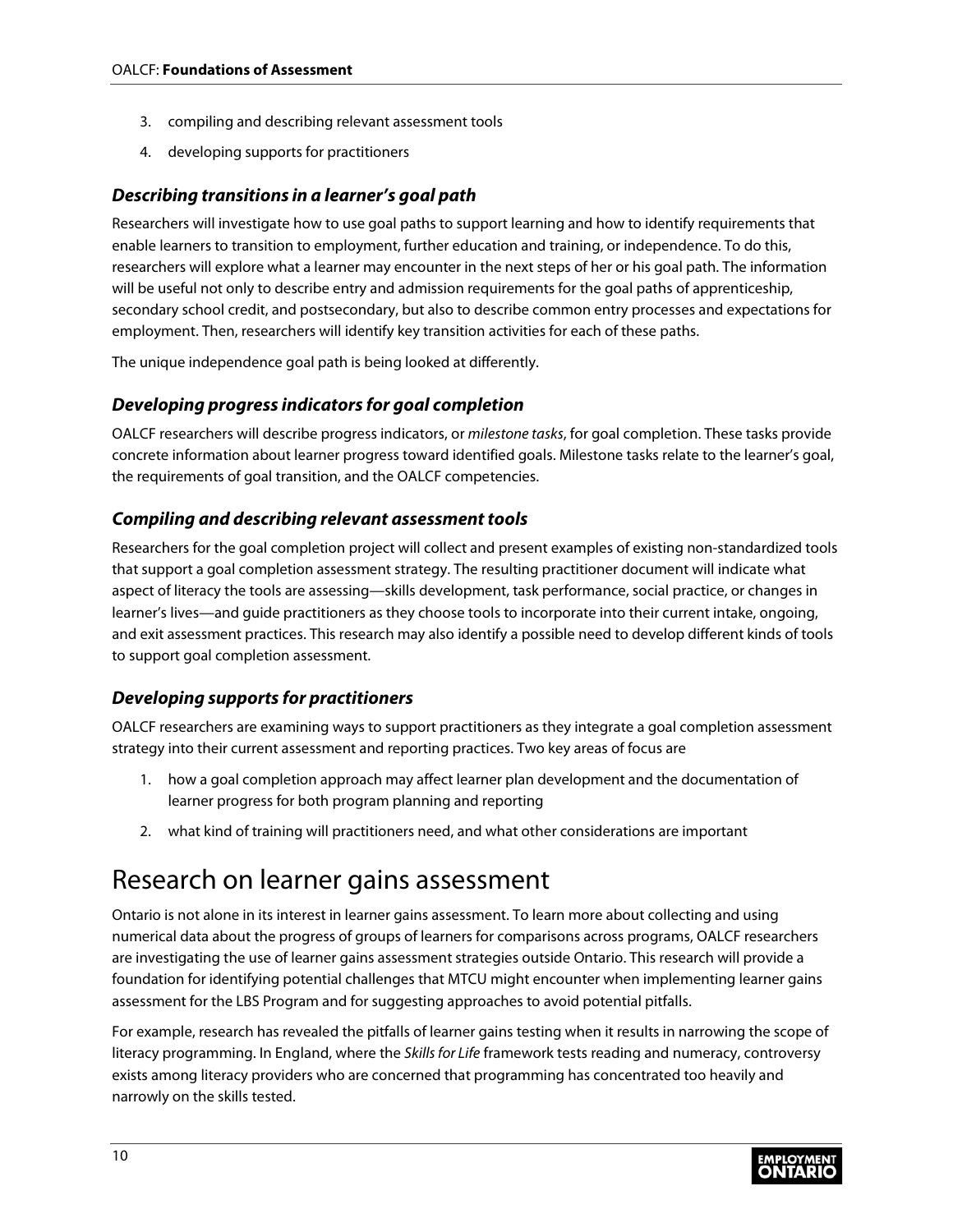In the United States, literacy instruction has tended to closely mirror test content and test approaches, resulting in much of adult basic education instruction relying on commercially produced texts that explicitly focus on skills development for specific tests, such as TABE and CASAS. This kind of situation can be mitigated if learner gains assessment is seen as only one measure, and other indicators of success, such as goal completion, are clearly articulated.

Measuring learner gains within the OALCF is expected to begin once

- a tool has been identified
- testing conditions have been determined
- appropriate training is available

#### <span id="page-12-0"></span>*Reviewing possible assessment tools*

A key activity of the learner gains researchers is reviewing examples of possible tools to learn about their features, purpose, format, and target population. In particular, researchers are exploring the extent to which various available assessment tools are compatible with the needs of diverse learners from different linguistic and cultural backgrounds. To enhance the validity of assessment results, the OALCF must ensure that all assessment instruments and procedures are fair to each learner in all LBS delivery streams (culture and language) and goal paths (employment, education, training or independence).

#### <span id="page-12-1"></span>*Developing strategies to gather and use test data*

Testing situations make many literacy learners feel some degree of discomfort. Unfamiliar testing situations with tests that may include inappropriate content can create even more anxiety. Developing strategies for gathering test data that consider learner needs will enable MTCU to mitigate this situation.

Furthermore, researchers will work with OALCF to explore the degree to which standardized test results can and should be used to make judgments and decisions, and the degree to which these decisions can be considered valid and meaningful. The Ministry will then be in a better position to articulate how it wants test data to affect change and influence programming.

The results of the research on learner gains assessment will be available in a series of MTCU reports.

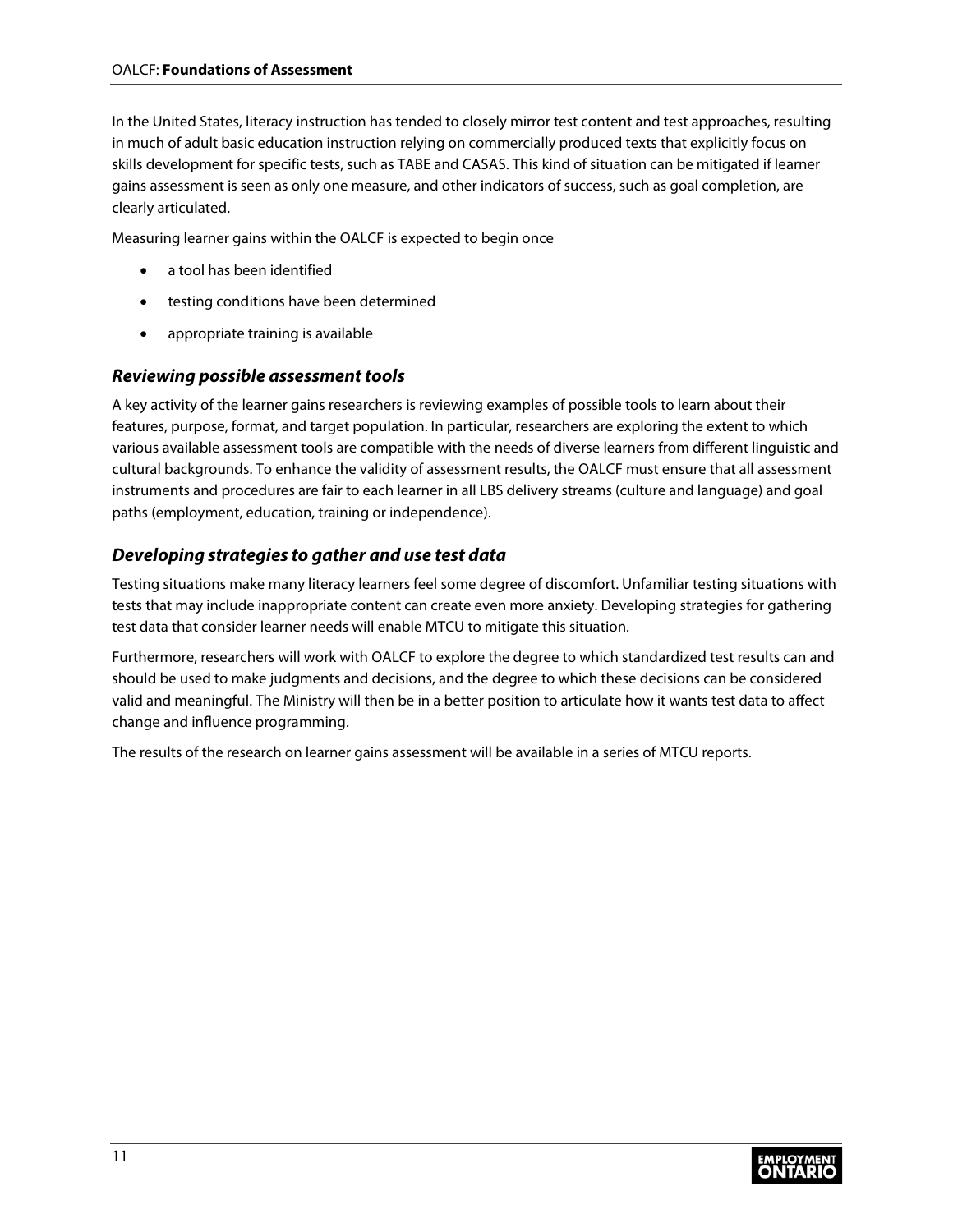# <span id="page-13-0"></span>**References**

Barton, D. & Hamilton, M. (1998). *Local literacies: Reading and writing in one community*. London, England: Routledge.

Belfiore, M.E., Defoe, T., Folinsbee, S., Hunter, J., & Jackson, N. (2004). *Reading work: Literacies in the new workplace*. Mahwah, NJ: Lawrence Erlbaum Associates.

Brandt, D. (2001). *Literacy in American lives*. Cambridge, England: Cambridge University Press.

Darville, R. (2001). Adult literacy as social relations: A democratic theorizing. *20th Anniversary Proceedings of the Conference of Canadian Association for Studies in Adult Education (CASAE)* (pp. 61-66). Retrieved from CASAE website <http://www.oise.utoronto.ca/CASAE/cnf2001/darville.pdf>

Grieve, K. (2007). Assessment for whom and for what? Stepping back to ask important questions about assessment. In P. Campbell (Ed.) *Measures of success: Assessment and accountability in Adult Basic Education* (pp. 123-158). Edmonton, AB: Grass Roots Press.

Group, P. E. (2009). PIAAC Literacy: A Conceptual Framework. *OECD Education Working Papers*, No. 34. Paris, France: OECD Publications.

Heath, S.B. (1983). *Ways with words: Language, life and work in communities and classrooms*. Cambridge, England: Cambridge University Press.

Joint Advisory Committee. (1993). *Principles for fair student assessment practices for education in Canada*. Edmonton, AB: Centre for Research in Applied Measurement and Evaluation.

Joint Committee on Testing Practices. (2004). *Code of fair testing practices in education*.Washington, DC: American Psychological Association.

Kline, T. (2009). *Brief introduction to the use of the 500-point scoring system*. Sudbury, ON: College Sector Committee.

Lytle, S., & Wolfe, M. (1989). *Adult literacy education: Program evaluation and learner assessment*. Retrieved from ERIC database. (ED315665)

Merrifield, J. (1998). *Contested ground: Performance accountability in adult basic education.* (NCSALL Report No. 1). Retrieved from NCSALL website [www.ncsall.net/fileadmin/resources/research/report1.pdf](http://www.ncsall.net/fileadmin/resources/research/report1.pdf)

Mikulecky, L., Albers, P., & Peers, M. (1994). *Literacy transfer: A review of the literature*. NationalCenter for Adult Literacy (Report TR94-05). Retrieved from ERIC database <http://www.eric.ed.gov/PDFS/ED374340.pdf>

Ministry of Education and Training. (1998). *Working with learning outcomes: Validation draft*. Toronto, ON: Queen's Printer for Ontario.

Murray, T.S., Clermont, Y., & Binkley, M. (2005). *Measuring adult literacy and life skills: New frameworks for assessment*. Ottawa, ON: Minister of Industry, Statistics Canada.

Murray, T.S., Kirsch, I.S., & Jenkins, L.B. (1998). *Adult literacy in OECD countries: Technical report on the first international adult literacy survey*. Washington, DC: U.S. Department of Education, Office of Educational Research and Improvement, National Center For Education Statistics.

Ontario Literacy Coalition. (2000). *The level descriptions manual*. Retrieved from the National Adult Literacy Database [www.nald.ca/fulltext/levels/levels.pdf](http://www.nald.ca/fulltext/levels/levels.pdf)

Organisation for Economic Co-operation and Development. (2008). *The OECD Programme for the International*